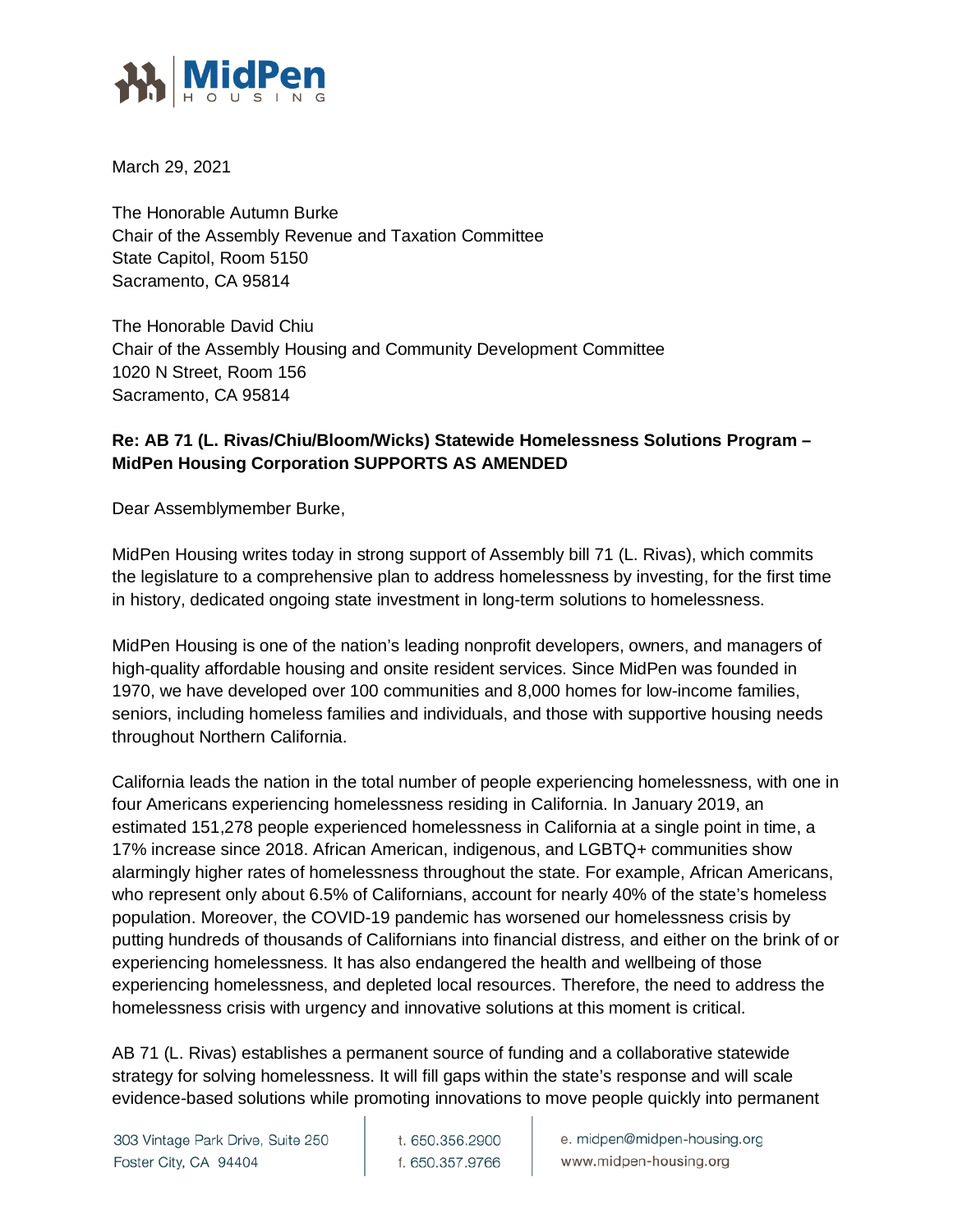housing. AB 71 also aims to eliminate racial bias, ensure youth and survivors of domestic violence have equitable access to housing and services and enhance coordination and collaboration among state and local agencies. The bill ensures a transparent and accountable process through performance measures, rewards local governments for hitting aggressive goals and removes funding for any jurisdiction failing to spend resources quickly. It requires annual reporting and strengthens data collection at the local and state levels. In transforming the state's response to homelessness, it will also create a more transparent program than the state has ever before crafted. AB 71 relies on funding for large and multinational corporations for the revenue source, rebalancing inequities laid bare by COVID.

We are committed to ensuring homelessness becomes brief, rare, and nonrecurrent. Ongoing state investments, combined with significant structural changes to how California oversees, coordinates, and delivers results are essential to solving homelessness. For these reasons, we strongly support AB 71.

Thank you for your leadership in combatting homelessness and working to solve our state's housing crisis.

Sincerely,

mmet a F

Matthew O. Franklin President & Chief Executive Officer MidPen Housing Corporation

Cc: Assemblymember L. Rivas Via Legislative Portal

Nevada Merriman, Director of Policy MidPen Housing Corporation